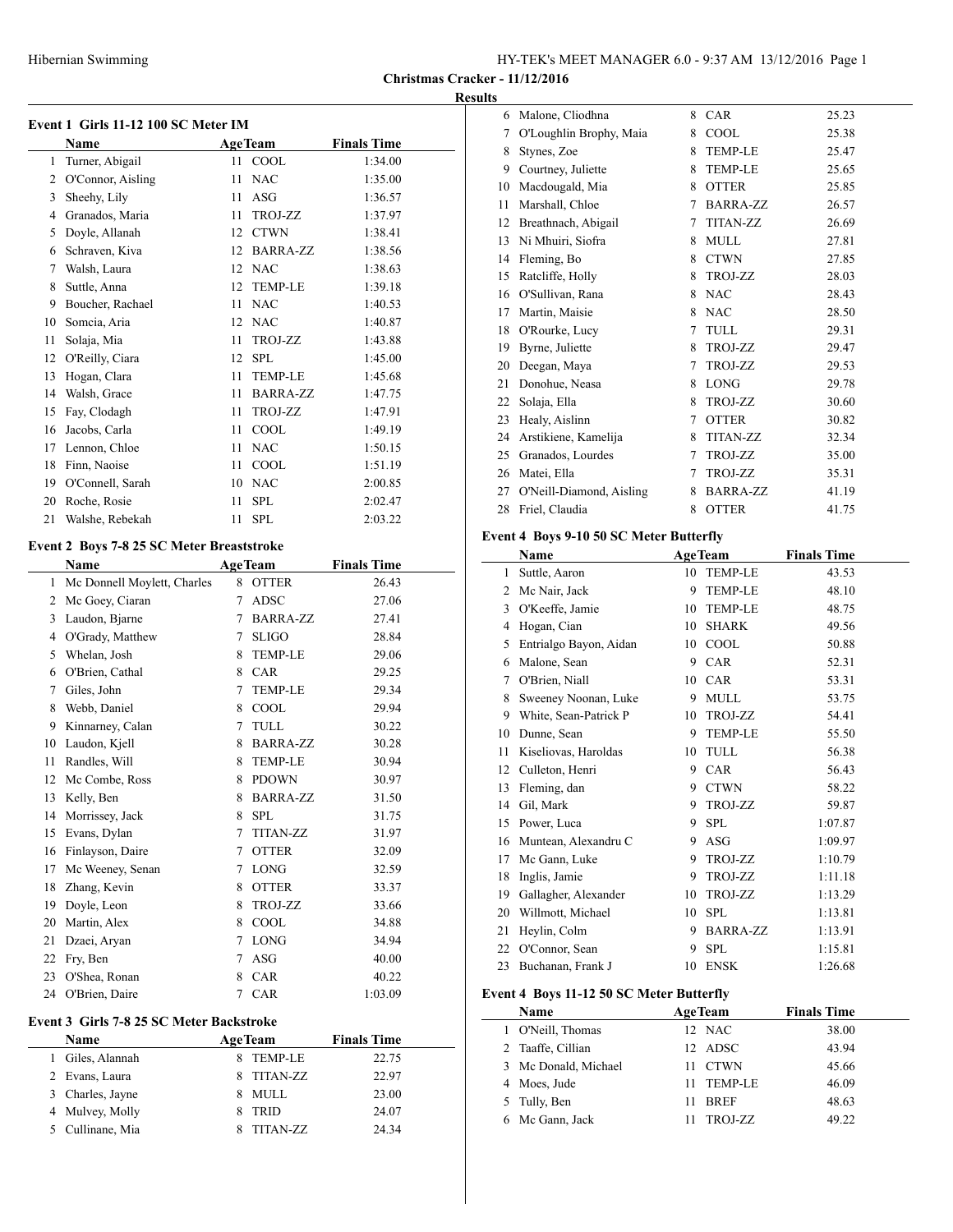## **Results**

| (Event 4 Boys 11-12 50 SC Meter Butterfly) |                                          |    |                 |                    |  |
|--------------------------------------------|------------------------------------------|----|-----------------|--------------------|--|
|                                            | Name                                     |    | <b>AgeTeam</b>  | <b>Finals Time</b> |  |
|                                            | 7 Gray, Reece                            | 11 | <b>OTTER</b>    | 58.63              |  |
|                                            | 8 Ennis, Christian J                     | 11 | <b>TROJ-ZZ</b>  | 1:01.18            |  |
|                                            | Event 5 Girls 9-10 50 SC Meter Freestyle |    |                 |                    |  |
|                                            | Name                                     |    | <b>AgeTeam</b>  | <b>Finals Time</b> |  |
|                                            | 1 Ivory, Aoibhen                         |    | 10 ASG          | 36.30              |  |
|                                            | 2 Rosu, Maria - Lorena                   |    | 9 TEMP-LE       | 37.59              |  |
| 3                                          | Nao, Aimee                               |    | 10 TEMP-LE      | 40.22              |  |
|                                            | 4 Fitzpatrick, Lilymay C                 |    | 10 TEMP-LE      | 40.88              |  |
|                                            | 5 Kenny, Shauna                          |    | 10 NAC          | 41.12              |  |
|                                            | 6 Pogliani, Honorine                     |    | 9 NAC           | 41.22              |  |
|                                            | 7 Mc Cullen, Leah                        |    | 10 CTWN         | 41.25              |  |
| 8                                          | Phelan, Ariane                           |    | 10 LONG         | 41.43              |  |
|                                            | 9 Walshe, Eva                            |    | 9 TEMP-LE       | 41.44              |  |
|                                            | 10 Hennessy, Aine                        |    | 9 NAC           | 41.69              |  |
| 11                                         | Noble, Amy                               |    | 10 ASG          | 41.78              |  |
|                                            | *12 Fitzharris, Caragh                   |    | 10 DROG         | 42.00              |  |
|                                            | *12 Vedernikova, Alexa                   |    | 9 NAC           | 42.00              |  |
|                                            | 14 Garvey, Orlaith                       |    | 10 TULL         | 42.69              |  |
|                                            | 15 O'Connell, Sarah                      |    | 10 NAC          | 43.29              |  |
|                                            | 16 Donaghy, Esmé                         |    | 10 TEMP-LE      | 43.44              |  |
|                                            | 17 Moore, Akiya                          |    | $10$ SPL        | 43.47              |  |
|                                            | 18 Webb, Emily                           |    | 10 COOL         | 43.56              |  |
|                                            |                                          |    | 10 COOL         |                    |  |
|                                            | 19 Piao, Megan                           |    |                 | 43.90              |  |
|                                            | 20 Dooley, Andrea                        |    | 9 SPL           | 44.63              |  |
| 21                                         | Mullen, Sadhbh                           |    | 10 ADSC         | 44.97              |  |
|                                            | 22 Hynes, Jennifer                       |    | 10 TEMP-LE      | 45.19              |  |
|                                            | 23 Martin, Sarah                         |    | 10 COOL         | 45.50              |  |
|                                            | 24 Browne, Zoe                           |    | 10 TEMP-LE      | 45.60              |  |
| 25                                         | Burge, Caoimhe                           |    | 10 COOL         | 45.65              |  |
| 26                                         | Bolger, Eleanor                          |    | 9 DROG          | 45.88              |  |
| 27                                         | Murphy, Ciara                            |    | 10 BARRA-ZZ     | 46.28              |  |
|                                            | 28 O'Leary, Siobhan                      |    | 9 TROJ-ZZ       | 46.35              |  |
|                                            | 29 Mc Evoy, Amy                          |    | 10 ADSC         | 46.59              |  |
|                                            | 30 King, Kathryn                         |    | 10 TEMP-LE      | 47.00              |  |
| 31                                         | Marshall, Rachel                         |    | 9 BARRA-ZZ      | 47.15              |  |
| 32                                         | Pittam, Amelie                           | 9  | <b>BMENA-US</b> | 47.16              |  |
| 33                                         | Seckington, Emma                         |    | 10 ASG          | 47.25              |  |
| 34                                         | Rafter, Clodagh                          | 10 | TEMP-LE         | 47.34              |  |
| 35                                         | Blanco Morrisey, Enya                    | 9  | <b>TITAN-ZZ</b> | 47.84              |  |
| 36                                         | Murphy, Einin                            |    | 9 NAC           | 48.12              |  |
| 37                                         | Lennox, Caoimhe                          | 10 | COOL            | 48.15              |  |
| 38                                         | O'Grady, Lily                            | 9. | <b>SLIGO</b>    | 48.87              |  |
| 39                                         | Fields, Emily                            |    | 10 NAC          | 49.06              |  |
| 40                                         | Kelly, Emma                              | 10 | TEMP-LE         | 49.25              |  |
| 41                                         | Trolese, Giulia                          | 9  | <b>BARRA-ZZ</b> | 49.31              |  |
| 42                                         | Mulcahy, Chloe                           | 9. | <b>MULL</b>     | 49.41              |  |
| 43                                         | O'Shea, Emma                             | 9. | CAR             | 49.50              |  |
| $*44$                                      | Sheehan, Saoirse                         |    | 10 COOL         | 49.53              |  |
| *44                                        | Mc Crohan, Alana                         | 9. | TROJ-ZZ         | 49.53              |  |
| 46                                         | Searle, Rachel                           |    | 9 COOL          | 49.56              |  |
| 47                                         | Ane, Gabriela A                          |    | 9 TEMP-LE       | 50.00              |  |
| 48                                         | Mulvihill, Aoileann                      |    | 10 MULL         | 50.44              |  |
| 49                                         | Genocchi, Alicia                         |    | 9 NAC           | 50.94              |  |
| 50                                         | O'Boyle, Victoria                        | 9  | <b>OTTER</b>    | 51.25              |  |
| 51                                         | Stanciu, Merisa                          | 9  | COOL            | 51.31              |  |

| 52 | Phelan, Nicole       | 9  | <b>LONG</b>     | 51.50   |
|----|----------------------|----|-----------------|---------|
|    | 53 Ryan, Áine        | 10 | <b>TEMP-LE</b>  | 51.78   |
|    | 54 Lee, Kate         | 9  | COOL            | 51.97   |
|    | 55 Kelly, Caoimhe    | 9  | <b>BARRA-ZZ</b> | 52.34   |
| 56 | Beagon, Siona        | 9  | TROJ-ZZ         | 52.72   |
| 57 | O'Neill, Aine        | 10 | <b>OTTER</b>    | 53.11   |
| 58 | Manning, Orla        | 9  | <b>MULL</b>     | 53.16   |
| 59 | Looby, Hannah        | 10 | <b>TEMP-LE</b>  | 53.34   |
| 60 | Chuduba, Dominika    | 9  | <b>COOL</b>     | 53.63   |
| 61 | Mc Donald, Isabel    | 9  | <b>CTWN</b>     | 55.16   |
| 62 | Annesley, Katie      | 9  | ASG             | 55.47   |
|    | 63 O'Reilly, Penny M | 9  | <b>TEMP-LE</b>  | 58.25   |
| 64 | Ennis, Ava           | 9  | TROJ-ZZ         | 59.19   |
| 65 | Lynch, Hannah        | 10 | <b>OTTER</b>    | 1:11.28 |
|    |                      |    |                 |         |

# **Event 5 Girls 11-12 50 SC Meter Freestyle**

|                | Name                       |      | <b>AgeTeam</b>  | <b>Finals Time</b> |
|----------------|----------------------------|------|-----------------|--------------------|
| $\mathbf{1}$   | Maher-Jones, Charlee       | 11   | <b>TEMP-LE</b>  | 35.19              |
| $\overline{2}$ | Joyce, Abby                |      | 12 ASG          | 35.28              |
|                | *3 Quintilla, Leigh Angela |      | 12 NAC          | 36.47              |
|                | *3 Nasonov, Maria          | 11 - | <b>TEMP-LE</b>  | 36.47              |
| 5              | Walsh, Laura               |      | 12 NAC          | 36.56              |
| 6              | O'Connor, Aisling          | 11   | <b>NAC</b>      | 36.84              |
| 7              | Janossy, Csenge            | 11   | <b>NAC</b>      | 36.94              |
|                | 8 Mc Goey, Aoife           | 11   | ADSC            | 36.97              |
|                | 9 O'Reilly, Ciara          |      | 12 SPL          | 37.41              |
|                | 10 Bently, Hazel           |      | 12 ASG          | 37.56              |
| 11             | Somcia, Aria               |      | 12 NAC          | 37.59              |
|                | 12 Schraven, Kiva          |      | 12 BARRA-ZZ     | 37.60              |
|                | 13 Suttle, Anna            |      | 12 TEMP-LE      | 37.94              |
|                | *14 Solaja, Mia            | 11   | TROJ-ZZ         | 38.06              |
| $*14$          | Sheehy, Lily               | 11   | ASG             | 38.06              |
|                | 16 Mac Rae, Flora          | 11   | <b>BARRA-ZZ</b> | 38.59              |
|                | 17 Shaw, Lillah            | 11   | ASG             | 38.78              |
|                | 18 Doyle, Allanah          |      | 12 CTWN         | 38.85              |
|                | 19 Hogan, Caoimhe          |      | 12 SHARK        | 39.00              |
| $*20$          | Dougan, Alison             | 11 - | <b>TEMP-LE</b>  | 39.32              |
|                | *20 Kavanagh, Sophie       |      | 12 TEMP-LE      | 39.32              |
|                | 22 O'Rourke, Harriett      |      | 11 ADSC         | 39.65              |
|                | 23 Mc Mahon, Maria         |      | 12 TEMP-LE      | 40.10              |
|                | 24 Finn, Naoise            | 11   | COOL            | 40.21              |
|                | 25 Granados, Maria         | 11   | TROJ-ZZ         | 40.28              |
|                | 26 Keaney, Lauren M        |      | 12 ENSK         | 40.47              |
|                | 27 De Lacey, Ella          | 11   | <b>TEMP-LE</b>  | 40.94              |
| $*28$          | Golec, Ola                 | 11   | MULL            | 41.16              |
|                | *28 Hogan, Clara           | 11 - | <b>TEMP-LE</b>  | 41.16              |
|                | 30 O'Connor, Rachel        | 11   | <b>TRID</b>     | 41.78              |
| $*31$          | Hennessy, Caoimhe          |      | 11 NAC          | 41.81              |
|                | *31 Lennon, Chloe          |      | 11 NAC          | 41.81              |
| 33             | Walsh, Grace               | 11   | <b>BARRA-ZZ</b> | 42.15              |
| 34             | Boucher, Rachael           | 11   | <b>NAC</b>      | 42.43              |
| 35             | Turner, Abigail            | 11   | COOL            | 42.44              |
|                | 36 Fay, Clodagh            | 11   | TROJ-ZZ         | 42.91              |
|                | 37 O'Reilly, Millie        | 11   | <b>TEMP-LE</b>  | 43.71              |
|                | 38 Kearney, Alison         |      | 11 NAC          | 44.03              |
|                | 39 Curran, Caoimhe         | 11   | TROJ-ZZ         | 44.50              |
|                | 40 Hill, Zoe               |      | 12 COOL         | 44.65              |
| 41             | Walsh, Rachel              | 11   | <b>TEMP-LE</b>  | 44.69              |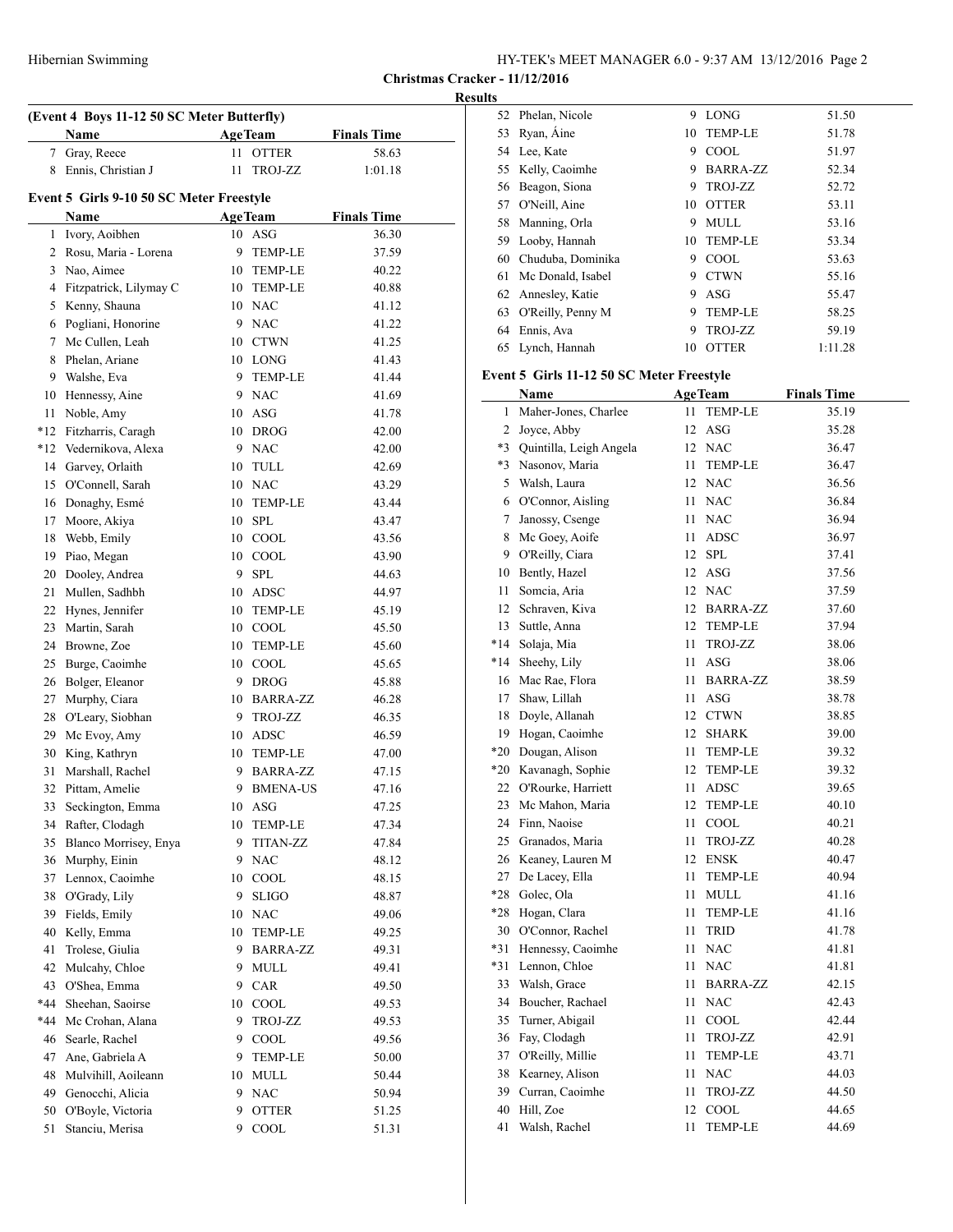| HY-TEK's MEET MANAGER 6.0 - 9:37 AM 13/12/2016 Page 3 |  |  |
|-------------------------------------------------------|--|--|
|-------------------------------------------------------|--|--|

## **Results**

| (Event 5 Girls 11-12 50 SC Meter Freestyle) |     |              |                                    |  |  |  |
|---------------------------------------------|-----|--------------|------------------------------------|--|--|--|
| <b>Name</b>                                 |     |              | <b>Finals Time</b>                 |  |  |  |
| 42 O'Loughlin, Tess                         | 11  | <b>OTTER</b> | 44.84                              |  |  |  |
| 43 Mangan, Sophie                           | 11. | BARRA-ZZ     | 45.96                              |  |  |  |
| 44 O'Boyle, Julia                           | 11. | <b>OTTER</b> | 46.03                              |  |  |  |
| 45 Jacobs, Carla                            | 11. | COOL.        | 47.10                              |  |  |  |
| 46 Roche, Rosie                             |     | SPL          | 48.50                              |  |  |  |
| Johnston, Molly I                           | 11  | <b>ENSK</b>  | 49.22                              |  |  |  |
| Mc Alister, Clara                           | 11. | BARRA-ZZ     | 52.12                              |  |  |  |
| Waters, Karen                               |     |              | 53.10                              |  |  |  |
| Dockrell, Olivia                            | 11  | <b>OTTER</b> | 1:03.94                            |  |  |  |
| Mc Cann, Abby                               | 11  | TITAN-ZZ     | 1:15.94                            |  |  |  |
|                                             |     |              | <b>AgeTeam</b><br>11<br>12 TEMP-LE |  |  |  |

## **Event 8 Boys 7-8 25 SC Meter Butterfly**

|    | <b>Name</b>        |   | <b>AgeTeam</b>  | <b>Finals Time</b> |
|----|--------------------|---|-----------------|--------------------|
| 1  | O'Grady, Matthew   |   | <b>SLIGO</b>    | 24.93              |
| 2  | Laudon, Bjarne     | 7 | <b>BARRA-ZZ</b> | 24.97              |
| 3  | Mc Goey, Ciaran    | 7 | <b>ADSC</b>     | 25.41              |
| 4  | O'Brien, Cathal    | 8 | <b>CAR</b>      | 26.06              |
| 5  | Mc Weeney, Senan   | 7 | <b>LONG</b>     | 27.31              |
| 6  | Mooney, Oliver P   | 8 | <b>ENSK</b>     | 27.59              |
| 7  | Whelan, Josh       | 8 | <b>TEMP-LE</b>  | 27.69              |
| 8  | Laudon, Kjell      | 8 | <b>BARRA-ZZ</b> | 28.34              |
| 9  | Webb, Daniel       | 8 | <b>COOL</b>     | 30.31              |
| 10 | Randles, Will      | 8 | <b>TEMP-LE</b>  | 30.37              |
| 11 | Kinnarney, Calan   |   | TULL            | 32.24              |
|    | 12 Morrissey, Jack | 8 | <b>SPL</b>      | 32.50              |
| 13 | Drum, Julian       | 8 | <b>OTTER</b>    | 36.88              |
| 14 | Fry, Ben           |   | ASG             | 38.22              |

## **Event 9 Girls 7-8 25 SC Meter Freestyle**

| <b>Name</b> |                         |   | <b>AgeTeam</b>  | <b>Finals Time</b> |
|-------------|-------------------------|---|-----------------|--------------------|
| 1           | Charles, Jayne          | 8 | <b>MULL</b>     | 19.28              |
| 2           | Ramsay, Aisling         | 8 | <b>BARRA-ZZ</b> | 20.97              |
| 3           | Evans, Laura            | 8 | <b>TITAN-ZZ</b> | 21.42              |
| 4           | Mulvey, Molly           | 8 | <b>TRID</b>     | 21.66              |
| 5           | Malone, Cliodhna        | 8 | <b>CAR</b>      | 21.88              |
| 6           | Fleming, Bo             | 8 | <b>CTWN</b>     | 22.47              |
| 7           | O'Rourke, Lucy          | 7 | <b>TULL</b>     | 22.66              |
| 8           | Courtney, Juliette      | 8 | <b>TEMP-LE</b>  | 23.40              |
| 9           | Martin, Maisie          | 8 | <b>NAC</b>      | 24.33              |
| 10          | Mc Govern, Iseult       | 8 | <b>BARRA-ZZ</b> | 24.50              |
| 11          | Stynes, Zoe             | 8 | <b>TEMP-LE</b>  | 24.56              |
| 12          | O'Loughlin Brophy, Maia | 8 | COOL            | 24.58              |
| 13          | Ni Mhuiri, Siofra       | 8 | <b>MULL</b>     | 25.25              |
| $*14$       | O'Sullivan, Rana        | 8 | <b>NAC</b>      | 25.91              |
| $*14$       | Granados, Lourdes       | 7 | TROJ-ZZ         | 25.91              |
| 16          | Breathnach, Abigail     | 7 | <b>TITAN-ZZ</b> | 26.41              |
| 17          | Marshall, Chloe         | 7 | <b>BARRA-ZZ</b> | 26.50              |
| 18          | Ratcliffe, Holly        | 8 | TROJ-ZZ         | 26.91              |
| 19          | Macdougald, Mia         | 8 | <b>OTTER</b>    | 27.00              |
| 20          | Byrne, Juliette         | 8 | TROJ-ZZ         | 27.66              |
| $*21$       | Arstikiene, Kamelija    | 8 | <b>TITAN-ZZ</b> | 28.40              |
| $*21$       | Healy, Aislinn          | 7 | <b>OTTER</b>    | 28.40              |
| 23          | Donohue, Neasa          | 8 | <b>LONG</b>     | 29.34              |
| 24          | Solaja, Ella            | 8 | TROJ-ZZ         | 30.62              |
| 25          | Friel, Claudia          | 8 | <b>OTTER</b>    | 31.38              |
| 26          | Deegan, Maya            | 7 | <b>TROJ-ZZ</b>  | 34.53              |

| 27                                          | Matei, Ella                   | 7  | TROJ-ZZ         | 36.03              |  |  |  |  |
|---------------------------------------------|-------------------------------|----|-----------------|--------------------|--|--|--|--|
| 28                                          | O'Neill-Diamond, Aisling      |    | 8 BARRA-ZZ      | 42.84              |  |  |  |  |
| Event 10 Boys 9-10 50 SC Meter Breaststroke |                               |    |                 |                    |  |  |  |  |
|                                             | Name                          |    | <b>AgeTeam</b>  | <b>Finals Time</b> |  |  |  |  |
| 1                                           | White, Sean-Patrick P         |    | 10 TROJ-ZZ      | 51.97              |  |  |  |  |
|                                             | 2 Whelan, Killian             | 9  | <b>CLNM</b>     | 52.89              |  |  |  |  |
|                                             | 3 Tobin, Robert               |    | 10 C FNS        | 54.00              |  |  |  |  |
|                                             | 4 Larkin, Evan                |    | 10 TULL         | 55.00              |  |  |  |  |
|                                             | 5 Scanlon, Darragh            | 10 | <b>TITAN-ZZ</b> | 56.19              |  |  |  |  |
|                                             | 6 Browne, Niall               | 9  | <b>DROG</b>     | 57.47              |  |  |  |  |
|                                             | 7 Walsh, Tadhg                | 10 | <b>TEMP-LE</b>  | 57.69              |  |  |  |  |
|                                             | 8 Buchanan, Frank J           |    | 10 ENSK         | 58.25              |  |  |  |  |
|                                             | 9 Tobin, Dylan                |    | 9 CFNS          | 58.56              |  |  |  |  |
|                                             | 10 O'Brien, Niall             |    | 10 CAR          | 58.97              |  |  |  |  |
|                                             | 11 Entrialgo Bayon, Aidan     |    | 10 COOL         | 59.84              |  |  |  |  |
|                                             | 12 Inglis, Jamie              | 9  | TROJ-ZZ         | 1:00.00            |  |  |  |  |
|                                             | 13 Culleton, Henri            | 9  | CAR             | 1:00.40            |  |  |  |  |
|                                             | 14 Sweeney Noonan, Luke       |    | 9 MULL          | 1:00.72            |  |  |  |  |
|                                             | 15 Muntean, Alexandru C       |    | 9 ASG           | 1:01.06            |  |  |  |  |
|                                             | 16 Fry, Jacob                 | 9  | ASG             | 1:01.13            |  |  |  |  |
| 17                                          | Slunka, Arturas               | 10 | TULL            | 1:02.93            |  |  |  |  |
|                                             | *18 Mc Groddy, Aoidhri        |    | 9 DROG          | 1:03.00            |  |  |  |  |
|                                             | *18 Lennon, Luke              | 10 | <b>TEMP-LE</b>  | 1:03.00            |  |  |  |  |
|                                             | 20 Dzaei, Amyan               | 9  | <b>LONG</b>     | 1:04.47            |  |  |  |  |
|                                             | 21 Bolger, Killian            | 10 | <b>DROG</b>     | 1:05.06            |  |  |  |  |
|                                             | 22 O'Seachnasaigh, Conal      |    | 9 COOL          | 1:05.08            |  |  |  |  |
|                                             | 23 Power, Luca                | 9  | <b>SPL</b>      | 1:05.19            |  |  |  |  |
|                                             | 24 Stynes, Zach               | 10 | <b>TEMP-LE</b>  | 1:05.71            |  |  |  |  |
|                                             | 25 Fleming, dan               |    | 9 CTWN          | 1:05.75            |  |  |  |  |
|                                             | 26 Dever, Hayden              | 9  | COOL            | 1:05.90            |  |  |  |  |
|                                             | 27 Rafferty, Michael          |    | 9 COOL          | 1:07.13            |  |  |  |  |
|                                             | 28 Kiseliovas, Haroldas       | 10 | TULL            | 1:10.03            |  |  |  |  |
|                                             | 29 Butler, Hedley             |    | 10 ASG          | 1:10.25            |  |  |  |  |
|                                             | 30 O'Neill-Diamond, Cillian P | 10 | <b>BARRA-ZZ</b> | 1:11.38            |  |  |  |  |
| *31                                         | Finn, Oran                    |    | 10 COOL         | 1:11.88            |  |  |  |  |
|                                             | *31 Heylin, Colm              |    | 9 BARRA-ZZ      | 1:11.88            |  |  |  |  |
|                                             | 33 Reynolds, Ross             | 9  | TROJ-ZZ         | 1:12.28            |  |  |  |  |
|                                             | 34 Byrne, Finn                | 10 | TROJ-ZZ         | 1:13.04            |  |  |  |  |
|                                             | 35 O'Connor, Sean             |    | 9 SPL           | 1:14.84            |  |  |  |  |
|                                             | 36 Willmott, Michael          |    | 10 SPL          | 1:16.68            |  |  |  |  |
|                                             | 37 Lee, Oisin                 | 9  | COOL            | 1:23.44            |  |  |  |  |
|                                             | 38 Moore, Ameya               | 9  | <b>COOL</b>     | 1:32.03            |  |  |  |  |
| 39                                          | Egan, Shane                   | 10 | <b>MULL</b>     | 1:41.37            |  |  |  |  |

# **Event 10 Boys 11-12 50 SC Meter Breaststroke**

|    | Name               |    | <b>AgeTeam</b> | <b>Finals Time</b> |  |
|----|--------------------|----|----------------|--------------------|--|
| 1. | Coronado, Lucas    |    | 12 OTTER       | 46.82              |  |
| 2  | Taaffe, Cillian    |    | 12 ADSC        | 47.06              |  |
| 3  | Dong, Zixi         | 11 | TROJ-ZZ        | 47.50              |  |
| 4  | Mc Gann, Jack      | 11 | TROJ-ZZ        | 50.10              |  |
|    | 5 Turner, Jack     | 11 | <b>NAC</b>     | 50.50              |  |
| 6  | Moes, Jude         | 11 | <b>TEMP-LE</b> | 50.53              |  |
|    | Searle, Josh       | 11 | COOL.          | 51.38              |  |
| 8  | Yarr, Mikey        | 11 | TROJ-ZZ        | 51.72              |  |
| 9  | Rusk, Darragh      | 11 | TULL.          | 52.38              |  |
| 10 | Browne, Conor      | 11 | <b>DROG</b>    | 52.84              |  |
| 11 | Romeral-Roe, Ruben | 11 | TITAN-ZZ       | 53.28              |  |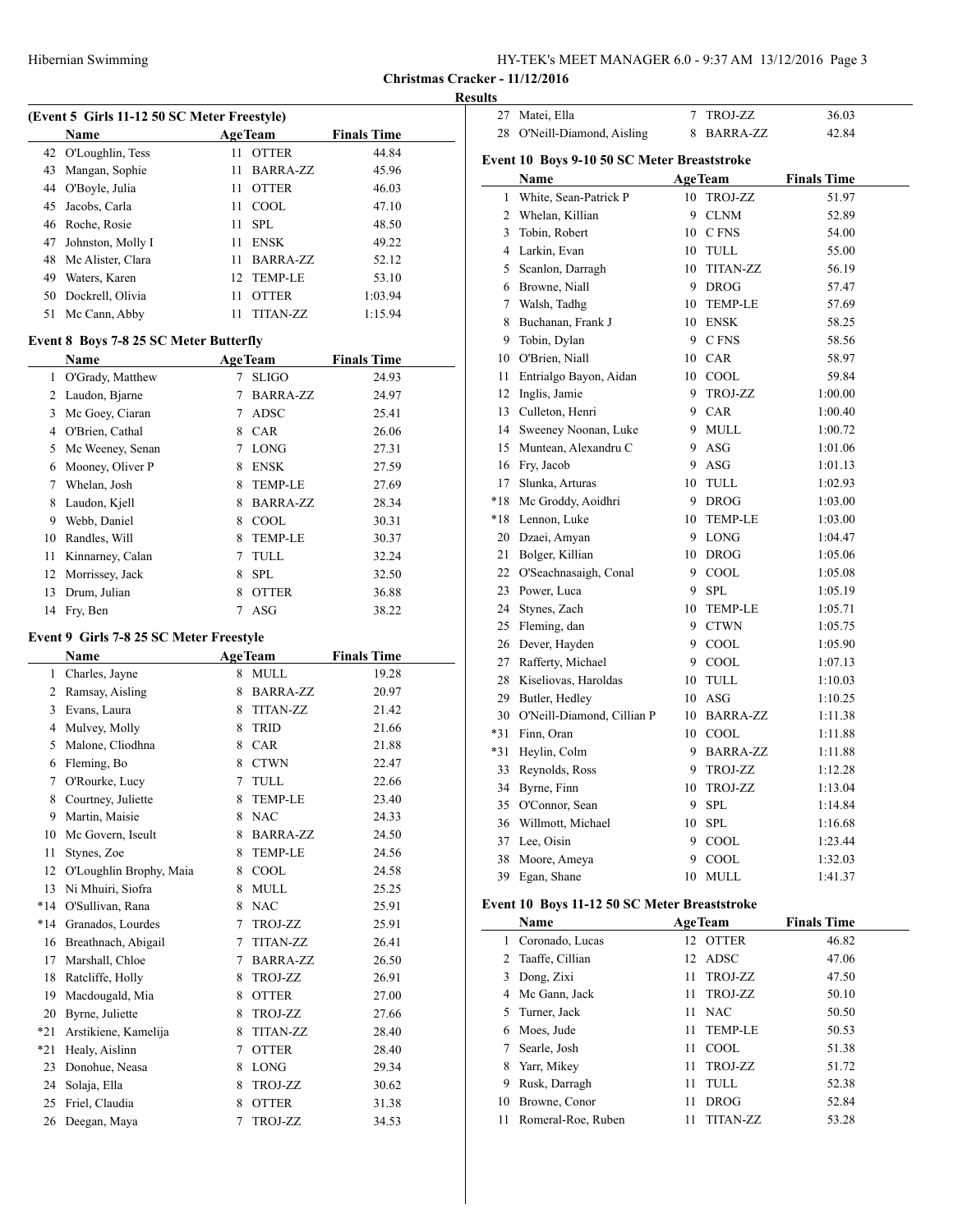**Christmas Cracker - 11/12/2016**

## **Results**

 $\overline{a}$ 

|       | (Event 10 Boys 11-12 50 SC Meter Breaststroke) |                 |                 |                    |  |  |  |
|-------|------------------------------------------------|-----------------|-----------------|--------------------|--|--|--|
|       | <b>Name</b>                                    |                 | <b>AgeTeam</b>  | <b>Finals Time</b> |  |  |  |
|       | 12 Martin, Kenny                               | 11.             | NAC             | 53.32              |  |  |  |
| $*13$ | Donnelly, Shane                                |                 | 12 NAC          | 54.93              |  |  |  |
| $*13$ | Hourihane, Sean                                | 11              | <b>BREF</b>     | 54.93              |  |  |  |
| 15    | Mc Donald, Michael                             | 11              | <b>CTWN</b>     | 55.00              |  |  |  |
|       | 16 Toomey, Conor                               | 11              | <b>NAC</b>      | 55.10              |  |  |  |
| 17    | Ennis, Christian J                             | 11.             | TROJ-ZZ         | 56.06              |  |  |  |
| 18    | Owens, Killian                                 | 11              | TULL            | 1:02.13            |  |  |  |
| 19    | Charles, Peter                                 | 11              | TULL            | 1:02.25            |  |  |  |
| 20    | Gray, Reece                                    | 11              | <b>OTTER</b>    | 1:07.12            |  |  |  |
| 21    | Jackson, Cameron                               | 7               | <b>COOL</b>     | 1:07.84            |  |  |  |
|       | 22 Rooney, Luke                                | 12              | <b>TITAN-ZZ</b> | 1:24.69            |  |  |  |
| 23    | Rooney, Josh                                   | 12 <sub>1</sub> | TITAN-ZZ        | 1:26.28            |  |  |  |
|       |                                                |                 |                 |                    |  |  |  |

# **Event 11 Girls 9-10 50 SC Meter Backstroke**

|                | Name                   |    | <b>AgeTeam</b>  | <b>Finals Time</b> |
|----------------|------------------------|----|-----------------|--------------------|
| 1              | Ivory, Aoibhen         |    | 10 ASG          | 44.25              |
| 2              | Fitzpatrick, Lilymay C |    | 10 TEMP-LE      | 44.87              |
| 3              | Mullen, Sadhbh         |    | 10 ADSC         | 47.75              |
| $\overline{4}$ | Nao, Aimee             |    | 10 TEMP-LE      | 47.87              |
| 5              | Moran, Molly           | 9  | <b>NAC</b>      | 48.12              |
| 6              | Hennessy, Aine         |    | 9 NAC           | 48.59              |
| 7              | Donaghy, Esmé          | 10 | <b>TEMP-LE</b>  | 48.66              |
| 8              | O'Grady, Lily          |    | 9 SLIGO         | 50.12              |
| 9              | Blanco Morrisey, Enya  | 9  | <b>TITAN-ZZ</b> | 50.91              |
| 10             | Moore, Sarah           |    | 10 TEMP-LE      | 51.00              |
| 11             | Fee, Orla              |    | 10 TITAN-ZZ     | 51.12              |
| 12             | Hynes, Jennifer        |    | 10 TEMP-LE      | 51.22              |
| 13             | Phelan, Ariane         |    | 10 LONG         | 51.31              |
| 14             | Mc Evoy, Amy           | 10 | ADSC            | 51.47              |
| 15             | Walshe, Eva            | 9  | <b>TEMP-LE</b>  | 51.50              |
| 16             | King, Kathryn          | 10 | <b>TEMP-LE</b>  | 51.71              |
| $*17$          | Browne, Zoe            |    | 10 TEMP-LE      | 52.75              |
| $*17$          | Burge, Caoimhe         |    | 10 COOL         | 52.75              |
| 19             | O'Leary, Siobhan       |    | 9 TROJ-ZZ       | 52.91              |
| 20             | Murphy, Ciara          |    | 10 BARRA-ZZ     | 53.00              |
| 21             | Marshall, Rachel       |    | 9 BARRA-ZZ      | 53.56              |
| 22             | Dooley, Andrea         |    | 9 SPL           | 53.75              |
| 23             | O'Shea, Emma           |    | 9 CAR           | 53.88              |
| 24             | Mc Cullen, Leah        | 10 | <b>CTWN</b>     | 54.26              |
| 25             | Beagon, Siona          | 9  | TROJ-ZZ         | 54.78              |
|                | 26 Rafter, Clodagh     |    | 10 TEMP-LE      | 54.84              |
| 27             | Mc Crohan, Alana       | 9  | TROJ-ZZ         | 55.47              |
| 28             | Piao, Megan            |    | 10 COOL         | 55.69              |
| 29             | Martin, Sarah          |    | 10 COOL         | 55.72              |
|                | 30 Trolese, Giulia     |    | 9 BARRA-ZZ      | 55.84              |
| 31             | Pittam, Amelie         |    | 9 BMENA-US      | 56.94              |
| 32             | Lee, Kate              |    | 9 COOL          | 57.22              |
| 33             | Corkery, Emma          | 9  | ${\rm SPI}$     | 57.53              |
| 34             | Fitzharris, Caragh     | 10 | <b>DROG</b>     | 58.09              |
| 35             | O'Neill, Aine          |    | 10 OTTER        | 58.28              |
| 36             | Fields, Emily          |    | 10 NAC          | 59.00              |
| 37             | Ane, Gabriela A        | 9  | <b>TEMP-LE</b>  | 59.22              |
| 38             | Ryan, Áine             | 10 | <b>TEMP-LE</b>  | 59.38              |
| 39             | Stanciu, Merisa        |    | 9 COOL          | 59.47              |
| 40             | Kelly, Emma            | 10 | <b>TEMP-LE</b>  | 59.54              |
| 41             | Mulvihill, Aoileann    | 10 | <b>MULL</b>     | 1:00.00            |

| 42 | Ennis, Ava           | 9  | TROJ-ZZ         | 1:00.62 |  |
|----|----------------------|----|-----------------|---------|--|
| 43 | Sheehan, Saoirse     | 10 | <b>COOL</b>     | 1:00.91 |  |
| 44 | O'Boyle, Victoria    | 9  | <b>OTTER</b>    | 1:01.19 |  |
|    | 45 Seckington, Emma  | 10 | ASG             | 1:01.25 |  |
| 46 | Mulcahy, Chloe       | 9  | <b>MULL</b>     | 1:01.63 |  |
| 47 | Manning, Orla        | 9  | <b>MULL</b>     | 1:01.84 |  |
| 48 | Moore, Akiya         | 10 | <b>SPL</b>      | 1:02.00 |  |
| 49 | Looby, Hannah        | 10 | <b>TEMP-LE</b>  | 1:02.81 |  |
|    | 50 Annesley, Katie   | 9  | ASG             | 1:03.00 |  |
|    | 51 O'Reilly, Penny M | 9  | <b>TEMP-LE</b>  | 1:03.56 |  |
|    | 52 Kelly, Caoimhe    | 9  | <b>BARRA-ZZ</b> | 1:03.68 |  |
|    | 53 Mc Donald, Isabel | 9  | <b>CTWN</b>     | 1:04.97 |  |
| 54 | Phelan, Nicole       | 9  | <b>LONG</b>     | 1:09.12 |  |
|    | 55 Chuduba, Dominika | 9  | COOL            | 1:18.28 |  |

## **Event 11 Girls 11-12 50 SC Meter Backstroke**

|                 | <b>Name</b>             |    | <b>AgeTeam</b>  | <b>Finals Time</b> |
|-----------------|-------------------------|----|-----------------|--------------------|
| $\mathbf{1}$    | Nasonov, Maria          | 11 | <b>TEMP-LE</b>  | 40.82              |
| $\overline{c}$  | Bently, Hazel           | 12 | ASG             | 43.03              |
| $\overline{3}$  | Quintilla, Leigh Angela |    | 12 NAC          | 43.15              |
| $\overline{4}$  | Schraven, Kiva          |    | 12 BARRA-ZZ     | 43.35              |
| *5              | Maher-Jones, Charlee    | 11 | <b>TEMP-LE</b>  | 43.78              |
| $*5$            | Boucher, Rachael        | 11 | <b>NAC</b>      | 43.78              |
| $7\phantom{.0}$ | Bryja, Oliwia           | 12 | TULL            | 43.81              |
| 8               | Golec, Ola              | 11 | MULL            | 44.53              |
| 9               | Sheehy, Lily            | 11 | ASG             | 45.16              |
| 10              | Suttle, Anna            | 12 | <b>TEMP-LE</b>  | 45.97              |
| 11              | Janossy, Csenge         | 11 | <b>NAC</b>      | 46.25              |
| 12              | Solaja, Mia             | 11 | <b>TROJ-ZZ</b>  | 46.81              |
| 13              | Somcia, Aria            |    | 12 NAC          | 47.47              |
| 14              | Mac Rae, Flora          | 11 | <b>BARRA-ZZ</b> | 47.50              |
| 15              | Hennessy, Caoimhe       | 11 | <b>NAC</b>      | 47.56              |
| 16              | Walsh, Laura            |    | 12 NAC          | 47.94              |
| 17              | Hogan, Caoimhe          | 12 | <b>SHARK</b>    | 48.10              |
| 18              | Shaw, Lillah            | 11 | ASG             | 48.25              |
| 19              | Dougan, Alison          | 11 | <b>TEMP-LE</b>  | 48.50              |
| 20              | Fay, Clodagh            | 11 | TROJ-ZZ         | 48.66              |
| 21              | Kavanagh, Sophie        | 12 | TEMP-LE         | 48.69              |
| 22              | Doyle, Allanah          |    | 12 CTWN         | 49.06              |
| 23              | Walsh, Grace            | 11 | <b>BARRA-ZZ</b> | 49.31              |
| 24              | O'Reilly, Ciara         | 12 | <b>SPL</b>      | 49.44              |
| 25              | O'Rourke, Harriett      | 11 | ADSC            | 49.56              |
| 26              | Hogan, Clara            | 11 | <b>TEMP-LE</b>  | 50.81              |
| 27              | Mc Mahon, Maria         | 12 | TEMP-LE         | 51.47              |
| 28              | Curran, Caoimhe         | 11 | TROJ-ZZ         | 51.56              |
| 29              | Turner, Abigail         | 11 | COOL            | 52.22              |
| 30              | O'Boyle, Julia          | 11 | <b>OTTER</b>    | 52.63              |
| 31              | Jacobs, Carla           | 11 | COOL            | 53.15              |
| 32              | Lennon, Chloe           | 11 | <b>NAC</b>      | 53.40              |
| 33              | De Lacey, Ella          | 11 | TEMP-LE         | 54.75              |
| 34              | Walsh, Rachel           | 11 | <b>TEMP-LE</b>  | 54.84              |
| 35              | Mangan, Sophie          | 11 | <b>BARRA-ZZ</b> | 54.85              |
| 36              | O'Loughlin, Tess        | 11 | <b>OTTER</b>    | 55.06              |
| 37              | O'Reilly, Millie        | 11 | <b>TEMP-LE</b>  | 55.31              |
| 38              | Mc Alister, Clara       | 11 | <b>BARRA-ZZ</b> | 58.32              |
| 39              | Granados, Maria         | 11 | <b>TROJ-ZZ</b>  | 58.63              |
| 40              | Hill, Zoe               | 12 | COOL            | 1:00.84            |
| 41              | Walshe, Rebekah         | 11 | <b>SPL</b>      | 1:03.50            |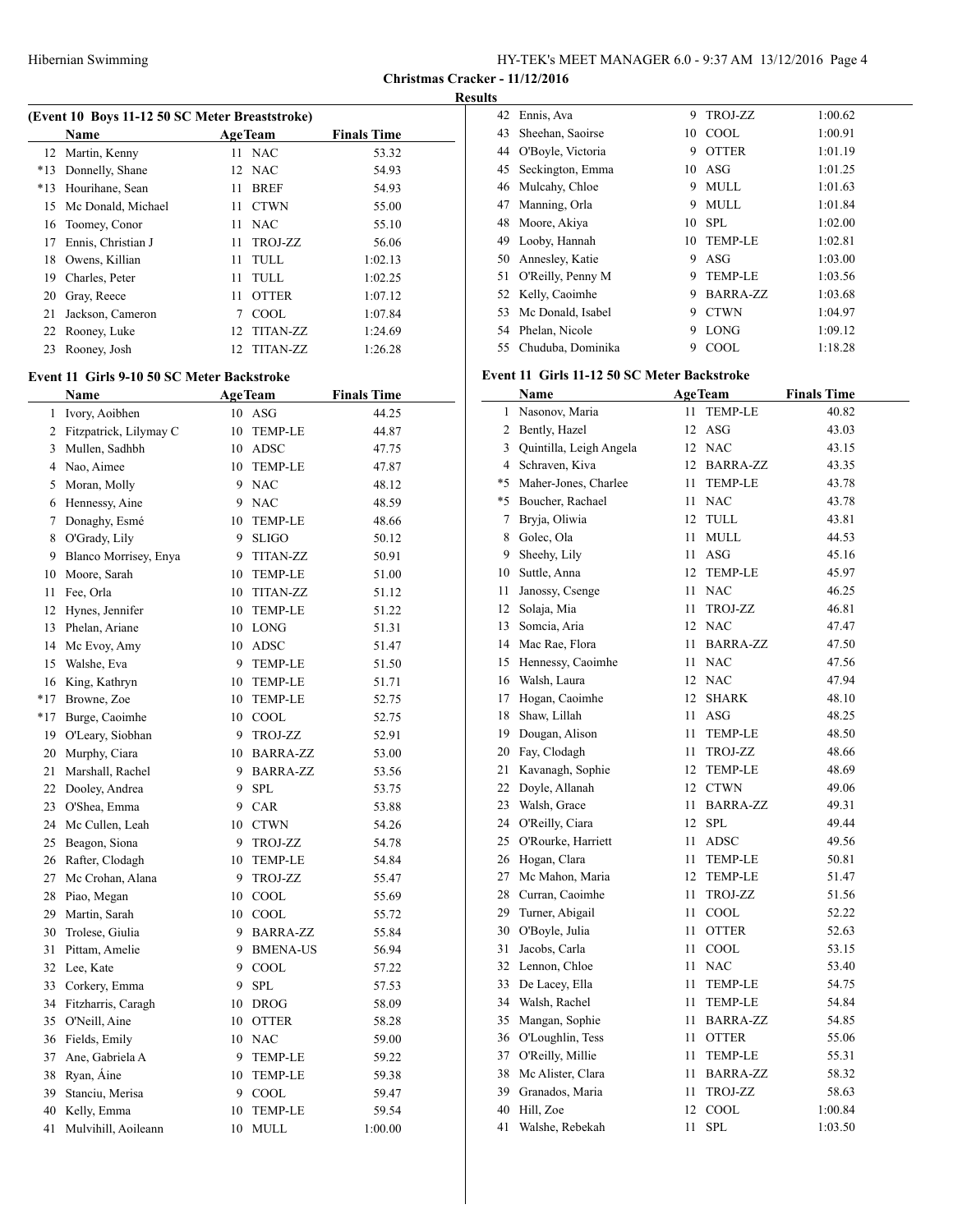#### **Results**

|      | (Event 11 Girls 11-12 50 SC Meter Backstroke) |    |                 |                    |  |
|------|-----------------------------------------------|----|-----------------|--------------------|--|
|      | <b>Name</b>                                   |    | <b>AgeTeam</b>  | <b>Finals Time</b> |  |
| 42   | Mc Cann, Abby                                 | 11 | <b>TITAN-ZZ</b> | 1:12.47            |  |
| 43   | Dockrell, Olivia                              | 11 | <b>OTTER</b>    | 1:19.94            |  |
|      | <b>Event 14 Mixed 50 SC Meter Parents</b>     |    |                 |                    |  |
|      | Name                                          |    | <b>AgeTeam</b>  | <b>Finals Time</b> |  |
| 1    | Turner, Ken                                   |    | 45 NAC          | 28.28              |  |
|      | 2 Gennochi, Paul                              | 38 | <b>NAC</b>      | 29.28              |  |
|      | 3 Kearney, Declan                             |    | 42 NAC          | 29.84              |  |
| 4    | Stynes, Jason                                 | 40 | <b>TEMP-LE</b>  | 30.59              |  |
| 5    | Gennochi, Aoife                               |    | 37 NAC          | 33.00              |  |
| 6    | O'Grady, John                                 | 21 | <b>SLIGO</b>    | 34.59              |  |
| 7    | Dunne, Natasha                                | 35 | <b>TRID</b>     | 36.06              |  |
| 8    | Vedernikovs, Alex                             | 36 | <b>NAC</b>      | 38.66              |  |
| 9    | Pittam, Vic                                   | 35 | <b>BMENA-US</b> | 42.53              |  |
| 10   | Kinnarney, Glenda                             | 40 | TULL            | 45.82              |  |
| 11   | Owens, Amanda                                 | 43 | TULL            | 48.31              |  |
| 12   | Mc Donell, Suzanne                            | 21 | <b>OTTER</b>    | 51.40              |  |
| 13   | O'Loughlin, John                              |    | 25 OTTER        | 1:03.10            |  |
|      | <b>Event 15 Mixed 50 SC Meter Coaches</b>     |    |                 |                    |  |
|      | Name                                          |    | <b>AgeTeam</b>  | <b>Finals Time</b> |  |
|      | 1 Wilmott, John                               |    | 40 SPL          | 30.59              |  |
|      | 2 Roche, Isabella                             | 25 | <b>SPL</b>      | 31.25              |  |
|      | *3 Wilmott, Shay                              | 40 | <b>SPL</b>      | 37.78              |  |
| $*3$ | Slunka, Renalta                               |    | 38 TULL         | 37.78              |  |
|      | Event 16 Boys 11-12 100 SC Meter IM           |    |                 |                    |  |
|      | Name                                          |    | <b>AgeTeam</b>  | <b>Finals Time</b> |  |
| 1    | Turner, Jack                                  | 11 | <b>NAC</b>      | 1:31.53            |  |
|      | 2 Rusk, Darragh                               | 11 | TULL            | 1:35.50            |  |
| 3    | Martin, Kenny                                 | 11 | <b>NAC</b>      | 1:36.09            |  |
| 4    | Mc Gann, Jack                                 | 11 | TROJ-ZZ         | 1:37.19            |  |
| 5    | Glennon, Michael Sean                         | 12 | MULL            | 1:37.28            |  |
| 6    | Moes, Jude                                    | 11 | <b>TEMP-LE</b>  | 1:37.69            |  |
| 7    | Romeral-Roe, Ruben                            | 11 | <b>TITAN-ZZ</b> | 1:42.60            |  |
| 8    | Yarr, Mikey                                   | 11 | <b>TROJ-ZZ</b>  | 1:42.94            |  |
| 9    | Mc Donald, Michael                            | 11 | <b>CTWN</b>     | 1:43.00            |  |
| 10   | Tully, Ben                                    | 11 | <b>BREF</b>     | 1:45.91            |  |

# 11 Searle, Josh 11 COOL 1:46.12 12 Entrialgo Bayon, Aidan 10 COOL 1:48.63 Dong, Zixi 11 TROJ-ZZ 1:51.78 Reynolds, Hugo 12 TROJ-ZZ 1:54.41

# **Event 17 Girls 7-8 25 SC Meter Breaststroke**

<u>in</u>

|    | <b>Name</b>             | <b>AgeTeam</b> |                 | <b>Finals Time</b> |
|----|-------------------------|----------------|-----------------|--------------------|
| 1  | Martin, Maisie          | 8              | <b>NAC</b>      | 28.25              |
| 2  | Malone, Cliodhna        | 8              | <b>CAR</b>      | 29.18              |
| 3  | O'Loughlin Brophy, Maia | 8              | <b>COOL</b>     | 29.57              |
| 4  | O'Sullivan, Rana        | 8              | <b>NAC</b>      | 30.78              |
| 5  | Fleming, Bo             | 8              | <b>CTWN</b>     | 31.03              |
| 6  | Mc Govern, Iseult       | 8              | <b>BARRA-ZZ</b> | 32.10              |
| 7  | O'Shea, Mya             | 8              | <b>TEMP-LE</b>  | 32.22              |
| 8  | Cullinane, Mia          | 8              | <b>TITAN-ZZ</b> | 32.77              |
| 9  | Stynes, Zoe             | 8              | <b>TEMP-LE</b>  | 33.56              |
| 10 | O'Rourke, Lucy          | 7              | TULL            | 33.75              |
| 11 | Marshall, Chloe         |                | <b>BARRA-ZZ</b> | 34.65              |
|    | 12 Deegan, Maya         |                | TROJ-ZZ         | 34.72              |

|    | 13 Arstikiene, Kamelija | 8 | <b>TITAN-ZZ</b> | 35.97 |
|----|-------------------------|---|-----------------|-------|
| 14 | Donohue, Neasa          | 8 | LONG            | 36.69 |
| 15 | Byrne, Juliette         | 8 | TROJ-ZZ         | 37.75 |
|    | 16 Ratcliffe, Holly     | 8 | TROJ-ZZ         | 40.15 |
|    | 17 Ni Mhuiri, Siofra    | 8 | MULL            | 41.16 |
| 18 | Healy, Aislinn          |   | <b>OTTER</b>    | 42.56 |
| 19 | Friel, Claudia          | 8 | <b>OTTER</b>    | 46.50 |
| 20 | Solaja, Ella            | 8 | TROJ-ZZ         | 46.84 |
| 21 | Matei, Ella             |   | <b>TROJ-ZZ</b>  | 56.44 |

## **Event 18 Boys 7-8 25 SC Meter Backstroke**

| Name  |                             |   | <b>AgeTeam</b>  | <b>Finals Time</b> |  |  |
|-------|-----------------------------|---|-----------------|--------------------|--|--|
| 1     | O'Grady, Matthew            | 7 | <b>SLIGO</b>    | 21.72              |  |  |
| 2     | Laudon, Bjarne              | 7 | <b>BARRA-ZZ</b> | 23.63              |  |  |
| 3     | Doyle, Leon                 | 8 | TROJ-ZZ         | 23.68              |  |  |
| 4     | Mc Weeney, Senan            | 7 | <b>LONG</b>     | 24.16              |  |  |
| 5     | Randles, Will               | 8 | <b>TEMP-LE</b>  | 24.59              |  |  |
| 6     | Laudon, Kjell               | 8 | <b>BARRA-ZZ</b> | 24.60              |  |  |
| 7     | Dzaei, Aryan                | 7 | <b>LONG</b>     | 25.41              |  |  |
| 8     | Whelan, Josh                | 8 | <b>TEMP-LE</b>  | 25.57              |  |  |
| 9     | Kelly, Ben                  | 8 | <b>BARRA-ZZ</b> | 25.62              |  |  |
| 10    | O'Brien, Cathal             | 8 | <b>CAR</b>      | 25.66              |  |  |
| $*11$ | Webb, Daniel                | 8 | COOL            | 25.75              |  |  |
| $*11$ | Martin, Alex                | 8 | COOL            | 25.75              |  |  |
| 13    | Mc Goey, Ciaran             | 7 | <b>ADSC</b>     | 26.47              |  |  |
| $*14$ | Morrissey, Jack             | 8 | <b>SPL</b>      | 26.84              |  |  |
| *14   | Mullen, Andrew              | 8 | <b>TEMP-LE</b>  | 26.84              |  |  |
| 16    | Mc Donnell Moylett, Charles | 8 | <b>OTTER</b>    | 27.56              |  |  |
| 17    | Evans, Dylan                | 7 | <b>TITAN-ZZ</b> | 28.06              |  |  |
| 18    | Kinnarney, Calan            | 7 | TULL            | 28.38              |  |  |
| 19    | O'Shea, Ronan               | 8 | <b>CAR</b>      | 29.00              |  |  |
| 20    | Mc Combe, Ross              | 8 | <b>PDOWN</b>    | 30.15              |  |  |
| *21   | Finlayson, Daire            | 7 | <b>OTTER</b>    | 30.18              |  |  |
| *21   | Drum, Julian                | 8 | <b>OTTER</b>    | 30.18              |  |  |
| 23    | Fry, Ben                    | 7 | <b>ASG</b>      | 31.09              |  |  |
| 24    | Meadows, Conor              | 7 | <b>LONG</b>     | 34.63              |  |  |

# **Event 19 Girls 9-10 50 SC Meter Butterfly**

|    | Name                   |    | <b>AgeTeam</b>  | <b>Finals Time</b> |  |
|----|------------------------|----|-----------------|--------------------|--|
| 1  | Ivory, Aoibhen         | 10 | ASG             | 44.97              |  |
| 2  | Rosu, Maria - Lorena   | 9  | <b>TEMP-LE</b>  | 48.28              |  |
| 3  | Kenny, Shauna          | 10 | <b>NAC</b>      | 51.09              |  |
| 4  | Fitzpatrick, Lilymay C | 10 | <b>TEMP-LE</b>  | 51.72              |  |
| 5  | Corkery, Emma          | 9  | <b>SPL</b>      | 52.03              |  |
| 6  | Phelan, Ariane         | 10 | <b>LONG</b>     | 52.25              |  |
| 7  | Walshe, Eva            | 9  | <b>TEMP-LE</b>  | 54.72              |  |
| 8  | Fee, Orla              | 10 | <b>TITAN-ZZ</b> | 54.84              |  |
| 9  | O'Grady, Lily          | 9  | <b>SLIGO</b>    | 56.54              |  |
| 10 | Rafter, Clodagh        | 10 | <b>TEMP-LE</b>  | 58.65              |  |
| 11 | Moran, Molly           | 9  | <b>NAC</b>      | 58.78              |  |
| 12 | Pittam, Amelie         | 9  | <b>BMENA-US</b> | 59.03              |  |
| 13 | Mc Cullen, Leah        | 10 | <b>CTWN</b>     | 59.38              |  |
| 14 | Garvey, Orlaith        | 10 | TULL            | 59.47              |  |
| 15 | O'Leary, Siobhan       | 9  | TROJ-ZZ         | 1:01.19            |  |
| 16 | Mc Evoy, Amy           | 10 | ADSC            | 1:01.84            |  |
| 17 | Moore, Akiya           | 10 | <b>SPL</b>      | 1:04.03            |  |
| 18 | Browne, Zoe            | 10 | <b>TEMP-LE</b>  | 1:05.16            |  |
| 19 | Fitzharris, Caragh     | 10 | <b>DROG</b>     | 1:11.00            |  |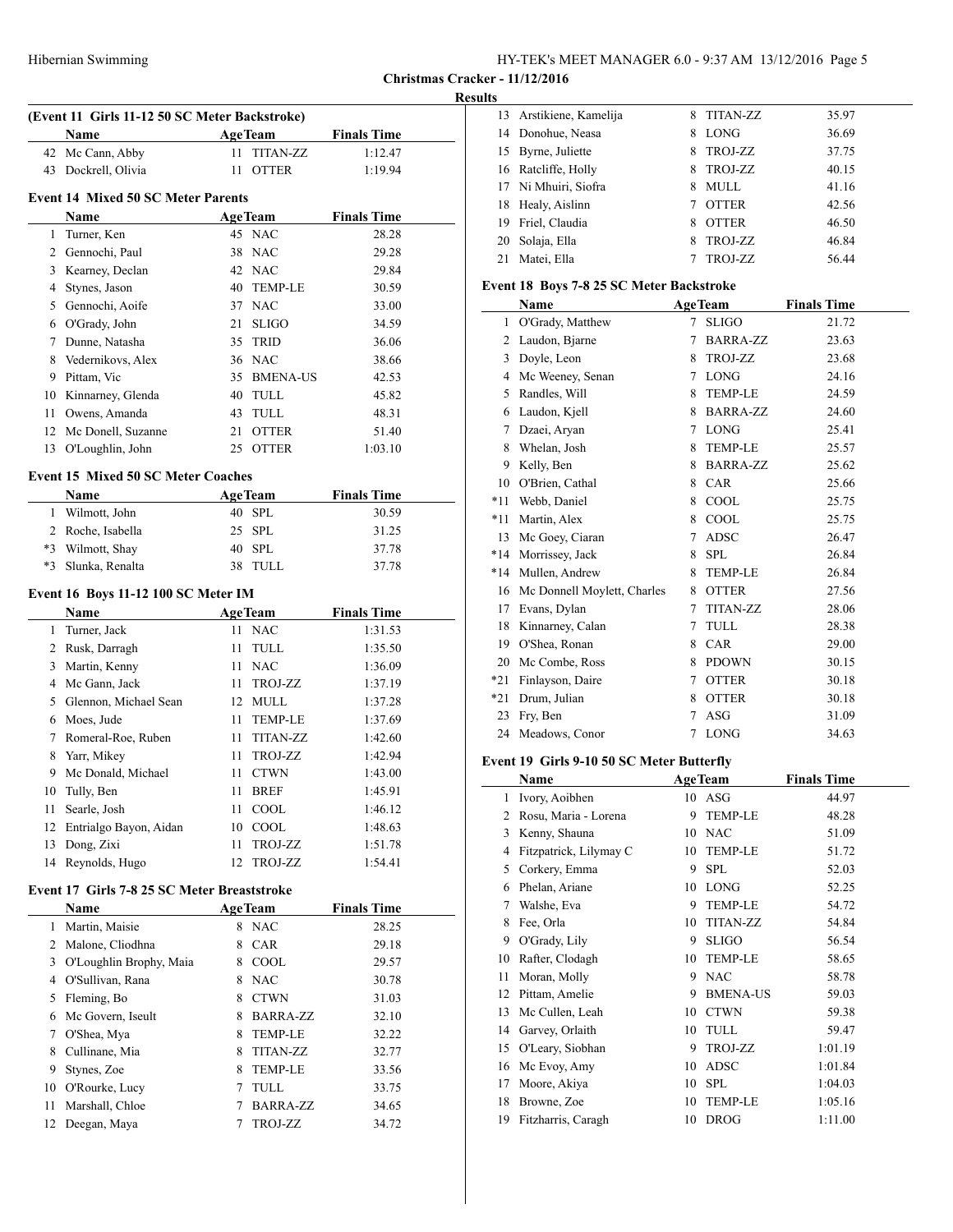**Christmas Cracker - 11/12/2016**

| (Event 19 Girls 9-10 50 SC Meter Butterfly) |                                            |          |                 |                    |  |
|---------------------------------------------|--------------------------------------------|----------|-----------------|--------------------|--|
|                                             | Name                                       |          | <b>AgeTeam</b>  | <b>Finals Time</b> |  |
| 20                                          | O'Boyle, Victoria                          | 9.       | <b>OTTER</b>    | 1:13.78            |  |
| 21                                          | Seckington, Emma                           | 10       | ASG             | 1:14.50            |  |
| 22                                          | Phelan, Nicole                             |          | 9 LONG          | 1:14.53            |  |
| 23                                          | Mulcahy, Chloe                             | 9.       | <b>MULL</b>     | 1:14.94            |  |
| 24                                          | Annesley, Katie                            | 9.       | ASG             | 1:17.54            |  |
| 25                                          | Sheehan, Saoirse                           | 10       | COOL            | 1:18.88            |  |
| 26                                          | O'Shea, Emma                               | 9        | CAR             | 1:19.15            |  |
| 27                                          | Mc Donald, Isabel                          | 9        | <b>CTWN</b>     | 1:22.57            |  |
|                                             | Event 19 Girls 11-12 50 SC Meter Butterfly |          |                 |                    |  |
|                                             | Name                                       |          | <b>AgeTeam</b>  | <b>Finals Time</b> |  |
| 1                                           | Bently, Hazel                              | 12       | ASG             | 44.53              |  |
| 2                                           | Somcia, Aria                               | 12       | NAC             | 46.97              |  |
| 3                                           | Mc Goey, Aoife                             | 11       | ADSC            | 48.81              |  |
| 4                                           | Kavanagh, Sophie                           | 12       | <b>TEMP-LE</b>  | 49.94              |  |
| 5                                           | Boucher, Rachael                           | 11       | <b>NAC</b>      | 51.84              |  |
| 6                                           | O'Boyle, Julia                             | 11       | <b>OTTER</b>    | 54.94              |  |
| 7                                           | Kearney, Alison                            | 11       | <b>NAC</b>      | 58.06              |  |
| 8                                           | O'Loughlin, Tess                           | 11       | <b>OTTER</b>    | 1:01.94            |  |
| 9                                           | Walsh, Rachel                              | 11       | TEMP-LE         | 1:02.63            |  |
| 10                                          | Roche, Rosie                               | 11       | <b>SPL</b>      | 1:10.68            |  |
|                                             | Event 20 Boys 9-10 50 SC Meter Freestyle   |          |                 |                    |  |
|                                             | Name                                       |          | <b>AgeTeam</b>  | <b>Finals Time</b> |  |
| 1                                           | Suttle, Aaron                              | 10       | TEMP-LE         | 38.06              |  |
| 2                                           | O'Keeffe, Jamie                            | 10       | <b>TEMP-LE</b>  | 40.03              |  |
| 3                                           | O'Brien, Niall                             |          | 10 CAR          | 40.34              |  |
| 4                                           | Mc Nair, Jack                              | 9.       | TEMP-LE         | 40.41              |  |
| 5                                           | Dunne, Sean                                | 9.       | TEMP-LE         | 41.09              |  |
| 6                                           | Tobin, Robert                              |          | 10 CFNS         | 41.47              |  |
| $*7$                                        | Malone, Sean                               |          | 9 CAR           | 42.81              |  |
| $*7$                                        | Fleming, dan                               |          | 9 CTWN          | 42.81              |  |
| 9                                           | Entrialgo Bayon, Aidan                     |          | 10 COOL         | 43.09              |  |
| 10                                          | Sweeney Noonan, Luke                       | 9.       | <b>MULL</b>     | 44.37              |  |
| 11                                          | Culleton, Henri                            |          | 9 CAR           | 44.41              |  |
| 12                                          | O'Connor, Ben                              | 9        | <b>TRID</b>     | 45.16              |  |
| 13                                          | Gil, Mark                                  | 9        | TROJ-ZZ         | 45.33              |  |
|                                             | 14 Mullen, Robert                          |          | 10 TEMP-LE      | 45.44              |  |
|                                             | 15 Buchanan, Frank J                       |          | 10 ENSK         | 45.60              |  |
| 16                                          | White, Sean-Patrick P                      | 10       | TROJ-ZZ         | 45.69              |  |
| 17                                          | Whelan, Killian                            | 9        | <b>CLNM</b>     | 45.75              |  |
| 18                                          | O'Seachnasaigh, Conal                      | 9        | COOL            | 46.25              |  |
| 19                                          | Tobin, Dylan                               | 9.       | C FNS           | 47.16              |  |
| 20                                          | Scanlon, Darragh<br>Dzaei, Amyan           | 10<br>9. | <b>TITAN-ZZ</b> | 47.72              |  |
| 21<br>22                                    | Gallagher, Alexander                       | 10       | LONG<br>TROJ-ZZ | 48.63<br>48.97     |  |
| 23                                          | Mc Gann, Luke                              | 9        | TROJ-ZZ         | 49.31              |  |
| 24                                          | Walsh, Tadhg                               | 10       | TEMP-LE         | 49.91              |  |
| 25                                          | Rossiter, Niall                            | 9.       | TEMP-LE         | 50.09              |  |
| 26                                          | Muntean, Alexandru C                       | 9.       | ASG             | 50.25              |  |
| 27                                          | Mc Groddy, Aoidhri                         | 9        | <b>DROG</b>     | 51.06              |  |
| 28                                          | Nixon, Robert                              | 10       | TEMP-LE         | 51.09              |  |
| 29                                          | Hogan, Sebastian                           | 9        | TEMP-LE         | 51.41              |  |
| 30                                          | Bolger, Killian                            | 10       | <b>DROG</b>     | 51.53              |  |
| 31                                          | Stynes, Zach                               | 10       | <b>TEMP-LE</b>  | 52.06              |  |
| 32                                          | Finn, Oran                                 | 10       | COOL            | 52.63              |  |
|                                             |                                            |          |                 |                    |  |

| <b>Results</b> |                               |    |                |         |  |
|----------------|-------------------------------|----|----------------|---------|--|
|                | 33 O'Neill-Diamond, Cillian P | 10 | BARRA-ZZ       | 52.72   |  |
|                | 34 Reynolds, Ross             | 9  | TROJ-ZZ        | 52.75   |  |
| 35             | Inglis, Jamie                 | 9  | TROJ-ZZ        | 52.77   |  |
|                | 36 Lennon, Luke               | 10 | <b>TEMP-LE</b> | 53.22   |  |
| 37             | Heylin, Colm                  | 9  | BARRA-ZZ       | 53.37   |  |
| 38             | Willmott, Michael             |    | 10 SPL         | 53.41   |  |
| 39             | Butler, Hedley                |    | $10$ ASG       | 53.90   |  |
| 40             | Power, Luca                   | 9  | <b>SPL</b>     | 53.97   |  |
| 41             | O'Connor, Sean                | 9  | <b>SPL</b>     | 54.47   |  |
|                | 42 Dever, Hayden              | 9  | <b>COOL</b>    | 55.03   |  |
| 43             | Egan, Shane                   | 10 | <b>MULL</b>    | 55.79   |  |
|                | 44 Conway, Nathan             | 10 | <b>TEMP-LE</b> | 57.94   |  |
| 45             | Rafferty, Michael             | 9  | COOL           | 58.84   |  |
| 46             | Byrne, Finn                   | 10 | TROJ-ZZ        | 1:01.43 |  |
| 47             | Rafter, Darragh               | 9  | <b>TEMP-LE</b> | 1:02.03 |  |
| 48             | Moore, Ameya                  | 9  | <b>COOL</b>    | 1:12.87 |  |
| 49             | Lee, Oisin                    | 9  | COOL           | 1:15.68 |  |

# **Event 20 Boys 11-12 50 SC Meter Freestyle**

|       | Name                  |    | <b>AgeTeam</b>  | <b>Finals Time</b> |
|-------|-----------------------|----|-----------------|--------------------|
| 1     | Coronado, Lucas       | 12 | <b>OTTER</b>    | 34.00              |
| $*2$  | Turner, Jack          | 11 | <b>NAC</b>      | 35.81              |
| $*2$  | Taaffe, Cillian       | 12 | ADSC            | 35.81              |
| 4     | Moes, Jude            | 11 | <b>TEMP-LE</b>  | 37.78              |
| 5     | Hogan, Brian          | 11 | TULL            | 38.04              |
| 6     | Mc Gann, Jack         | 11 | TROJ-ZZ         | 38.44              |
| 7     | Yarr, Mikey           | 11 | TROJ-ZZ         | 38.81              |
| 8     | Martin, Kenny         | 11 | <b>NAC</b>      | 39.50              |
| 9     | Glennon, Michael Sean | 12 | <b>MULL</b>     | 39.68              |
| 10    | Searle, Josh          | 11 | COOL            | 39.70              |
| 11    | Romeral-Roe, Ruben    | 11 | <b>TITAN-ZZ</b> | 40.25              |
| 12    | Onitiu, Remus         | 11 | COOL            | 40.87              |
| 13    | Tully, Ben            | 11 | <b>BREF</b>     | 41.68              |
| 14    | Mc Donald, Michael    | 11 | <b>CTWN</b>     | 42.29              |
| $*15$ | Ennis, Christian J    | 11 | TROJ-ZZ         | 43.06              |
| $*15$ | Gray, Reece           | 11 | <b>OTTER</b>    | 43.06              |
| 17    | Charles, Peter        | 11 | <b>TULL</b>     | 43.07              |
| 18    | Reynolds, Hugo        | 12 | TROJ-ZZ         | 44.34              |
| 19    | Toomey, Conor         | 11 | <b>NAC</b>      | 44.63              |
| 20    | Moore, Shivansh       | 11 | COOL            | 46.19              |
| 21    | Jackson, Cameron      | 7  | COOL            | 48.12              |
| 22    | Kennedy, John         | 11 | COOL            | 48.81              |
| 23    | Dong, Zixi            | 11 | TROJ-ZZ         | 49.07              |
| 24    | Owens, Killian        | 11 | TULL            | 50.38              |
| 25    | Cuskelly, Josh        | 11 | TULL            | 54.06              |
| 26    | Rooney, Luke          | 12 | <b>TITAN-ZZ</b> | 1:15.97            |
| 27    | Rooney, Josh          | 12 | <b>TITAN-ZZ</b> | 1:30.03            |

## **Event 21 Girls 7-9 100 SC Meter Freestyle Relay**

| <b>Team</b> | Relay | <b>Finals Time</b> |
|-------------|-------|--------------------|
| 1 NAC       | A     | 1:17.19            |
| 2 TEMP-LE   | А     | 1:24.50            |
| 3 BARRA-ZZ  | A     | 1:28.59            |
| 4 NAC       | в     | 1:31.41            |
| 5 TROJ-ZZ   | А     | 1:33.31            |
| COOL<br>6   |       | 1:35.88            |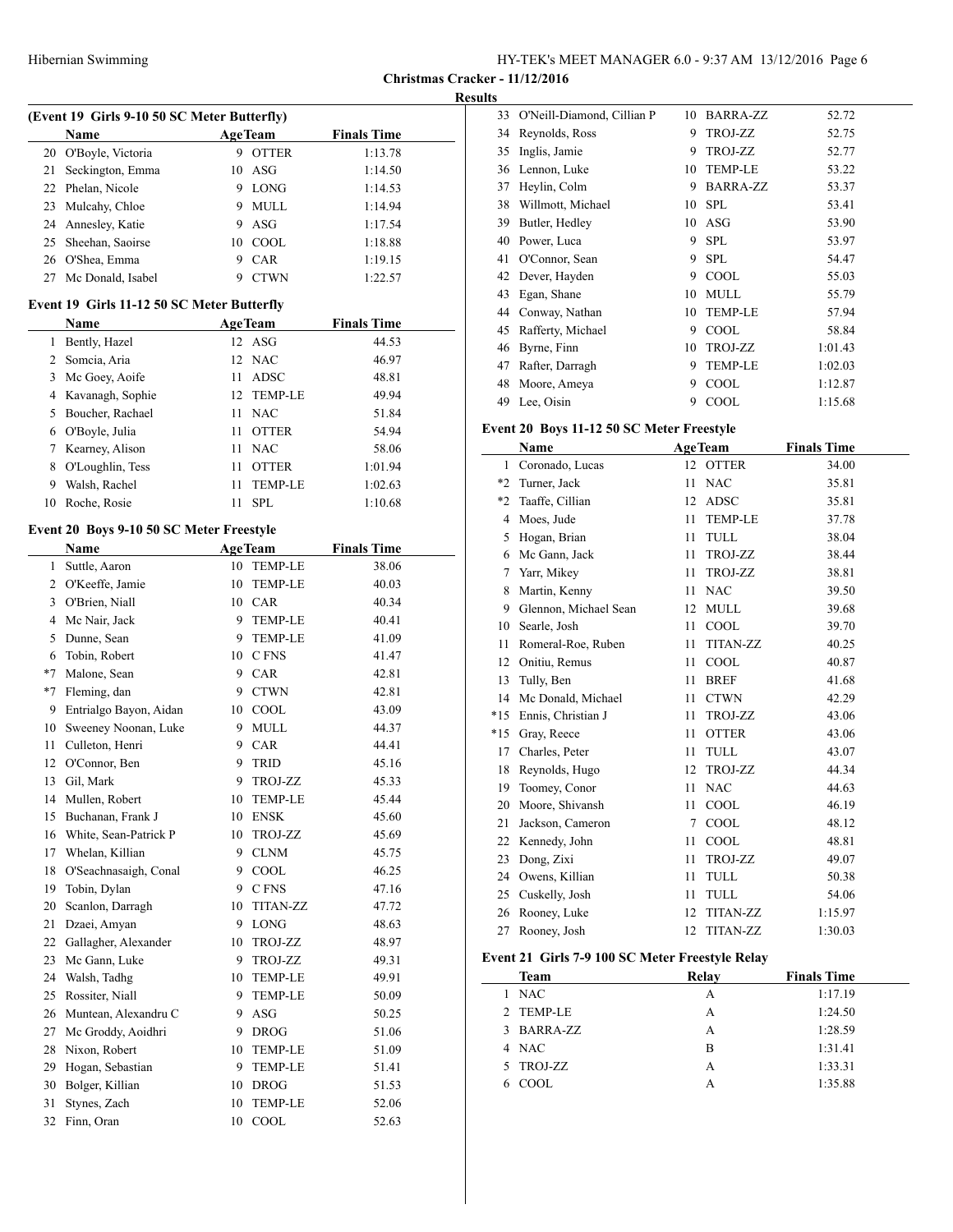### **Results**

 $\overline{\phantom{a}}$ 

| Event 22 Boys 10-12 100 SC Meter Freestyle Relay |                                              |                  |                 |                    |  |
|--------------------------------------------------|----------------------------------------------|------------------|-----------------|--------------------|--|
|                                                  | Team                                         | Relay            |                 | <b>Finals Time</b> |  |
| 1                                                | TULL                                         | D                |                 | 1:07.88            |  |
|                                                  | 2 NAC                                        | A                |                 | 1:08.44            |  |
| 3                                                | <b>TEMP-LE</b>                               | A                |                 | 1:08.91            |  |
| 4                                                | TROJ-ZZ                                      | A                |                 | 1:12.06            |  |
| 5                                                | COOL                                         | A                |                 | 1:14.03            |  |
|                                                  |                                              |                  |                 |                    |  |
|                                                  | Event 23 Girls 7-8 25 SC Meter Butterfly     |                  |                 |                    |  |
|                                                  | Name                                         |                  | <b>AgeTeam</b>  | <b>Finals Time</b> |  |
|                                                  | 1 Giles, Alannah                             | 8                | <b>TEMP-LE</b>  | 20.62              |  |
|                                                  | 2 Cullinane, Mia                             | 8                | <b>TITAN-ZZ</b> | 25.78              |  |
|                                                  | 3 O'Loughlin Brophy, Maia                    | 8 COOL           |                 | 27.56              |  |
|                                                  | 4 Ramsay, Aisling                            |                  | 8 BARRA-ZZ      | 28.34              |  |
|                                                  | 5 Martin, Maisie                             | 8 NAC            |                 | 29.50              |  |
|                                                  | 6 Malone, Cliodhna                           | 8 CAR            |                 | 29.90              |  |
|                                                  | 7 Healy, Aislinn                             | 7 OTTER          |                 | 30.37              |  |
| 8                                                | O'Shea, Mya                                  |                  | 8 TEMP-LE       | 30.46              |  |
| 9                                                | Stynes, Zoe                                  |                  | 8 TEMP-LE       | 30.78              |  |
|                                                  | 10 Mc Govern, Iseult                         |                  | 8 BARRA-ZZ      | 31.72              |  |
|                                                  | 11 O'Rourke, Lucy                            | 7 TULL           |                 | 31.90              |  |
|                                                  | 12 Macdougald, Mia                           | 8 OTTER          |                 | 33.78              |  |
|                                                  | 13 Ni Mhuiri, Siofra                         | 8 MULL           |                 | 34.22              |  |
|                                                  | 14 O'Sullivan, Rana                          | <b>NAC</b><br>8  |                 | 34.31              |  |
| 15                                               | Donohue, Neasa                               | 8                | <b>LONG</b>     | 41.16              |  |
|                                                  |                                              |                  |                 |                    |  |
|                                                  | Event 24 Boys 7-8 25 SC Meter Freestyle      |                  |                 |                    |  |
|                                                  | Name                                         | <b>AgeTeam</b>   |                 | <b>Finals Time</b> |  |
|                                                  | 1 O'Grady, Matthew                           | $7^{\circ}$      | <b>SLIGO</b>    | 18.38              |  |
|                                                  | 2 O'Brien, Cathal                            | 8 CAR            |                 | 19.18              |  |
|                                                  | 3 Mc Goey, Ciaran                            | 7 ADSC           |                 | 20.87              |  |
| 4                                                | Mc Donnell Moylett, Charles                  | 8 OTTER          |                 | 21.22              |  |
| 5                                                | Kelly, Ben                                   |                  | 8 BARRA-ZZ      | 21.25              |  |
|                                                  | 6 Morrissey, Jack                            | 8 SPL            |                 | 21.28              |  |
|                                                  | 7 Whelan, Josh                               |                  | 8 TEMP-LE       | 21.34              |  |
|                                                  | 8 Webb, Daniel                               | 8 COOL           |                 | 21.50              |  |
|                                                  | 9 Laudon, Kjell                              |                  | 8 BARRA-ZZ      | 21.72              |  |
|                                                  | 10 Mullen, Andrew                            | 8                | TEMP-LE         | 22.03              |  |
| 11                                               | Laudon, Bjarne                               | 7                | <b>BARRA-ZZ</b> | 22.38              |  |
|                                                  | 12 Martin, Alex                              |                  | 8 COOL          | 22.47              |  |
|                                                  | 13 Doyle, Leon                               | 8                | TROJ-ZZ         | 23.13              |  |
|                                                  | 14 Kinnarney, Calan                          | 7                | TULL            | 23.15              |  |
|                                                  | 15 Dzaei, Aryan                              | 7 LONG           |                 | 23.41              |  |
|                                                  | 16 Mc Weeney, Senan                          | 7 LONG           |                 | 23.53              |  |
|                                                  | 17 Giles, John                               |                  |                 |                    |  |
|                                                  |                                              |                  | 7 TEMP-LE       | 23.57              |  |
|                                                  | 18 Drum, Julian                              | 8 OTTER          |                 | 23.81              |  |
|                                                  | 19 Mc Combe, Ross                            |                  | 8 PDOWN         | 24.09              |  |
|                                                  | 20 Mooney, Oliver P                          | <b>ENSK</b><br>8 |                 | 25.03              |  |
| 21                                               | Finlayson, Daire                             | 7 OTTER          |                 | 25.28              |  |
|                                                  | 22 Evans, Dylan                              | 7                | <b>TITAN-ZZ</b> | 25.40              |  |
| *23                                              | O'Shea, Ronan                                | 8 CAR            |                 | 25.56              |  |
| *23                                              | Randles, Will                                | 8                | <b>TEMP-LE</b>  | 25.56              |  |
| 25                                               | Meadows, Conor                               | $\tau$           | <b>LONG</b>     | 26.38              |  |
|                                                  | 26 Fry, Ben                                  | ASG<br>7         |                 | 26.62              |  |
|                                                  | Event 25 Girls 9-10 50 SC Meter Breaststroke |                  |                 |                    |  |
|                                                  | Name                                         | <b>AgeTeam</b>   |                 | <b>Finals Time</b> |  |
|                                                  | 1 Fitzpatrick, Lilymay C                     |                  | 10 TEMP-LE      | 53.28              |  |

| 2              | Moore, Sarah                                  | 10 | TEMP-LE         | 53.53              |
|----------------|-----------------------------------------------|----|-----------------|--------------------|
| 3              | Pogliani, Honorine                            | 9  | <b>NAC</b>      | 54.13              |
| 4              | Ivory, Aoibhen                                | 10 | ASG             | 54.50              |
| 5              | Phelan, Ariane                                |    | 10 LONG         | 55.09              |
| 6              | Vedernikova, Alexa                            |    | 9 NAC           | 56.34              |
| 7              | Browne, Zoe                                   |    | 10 TEMP-LE      | 56.72              |
| 8              | Webb, Emily                                   |    | 10 COOL         | 57.53              |
| 9              | Walshe, Eva                                   |    | 9 TEMP-LE       | 57.69              |
| 10             | Lennox, Caoimhe                               |    | 10 COOL         | 58.41              |
| 11             | O'Connell, Sarah                              |    | 10 NAC          | 58.97              |
| 12             | Trolese, Giulia                               |    | 9 BARRA-ZZ      | 59.25              |
| 13             | Bolger, Eleanor                               | 9  | <b>DROG</b>     | 1:00.15            |
| 14             | Burge, Caoimhe                                |    | 10 COOL         | 1:00.47            |
| 15             | Mc Evoy, Amy                                  | 10 | ADSC            | 1:00.53            |
| 16             | Mc Cullen, Leah                               |    | 10 CTWN         | 1:01.19            |
| 17             | O'Neill, Aine                                 |    | 10 OTTER        | 1:02.41            |
| 18             | Sheehan, Saoirse                              |    | 10 COOL         | 1:02.44            |
| 19             | Garvey, Orlaith                               |    | 10 TULL         | 1:03.00            |
| 20             | Marshall, Rachel                              |    | 9 BARRA-ZZ      | 1:03.84            |
| 21             | Rutkowska, Emilia                             |    | 9 ADSC          | 1:04.44            |
| 22             | Martin, Sarah                                 |    | 10 COOL         | 1:05.00            |
| 23             | Kelly, Caoimhe                                |    | 9 BARRA-ZZ      | 1:05.32            |
| 24             | Dooley, Andrea                                |    | 9 SPL           | 1:06.59            |
| 25             | Mc Crohan, Alana                              | 9  | TROJ-ZZ         | 1:07.22            |
| 26             | Searle, Rachel                                |    | 9 COOL          | 1:07.28            |
| 27             | Murphy, Einin                                 |    | 9 NAC           | 1:08.03            |
| 28             | O'Shea, Emma                                  |    | 9 CAR           | 1:08.25            |
| 29             | Beagon, Siona                                 | 9  | TROJ-ZZ         | 1:08.85            |
| 30             | Annesley, Katie                               |    | 9 ASG           | 1:09.12            |
| 31             | Ennis, Ava                                    |    | 9 TROJ-ZZ       | 1:09.68            |
| 32             | Looby, Hannah                                 |    | 10 TEMP-LE      | 1:11.06            |
| 33             | Ane, Gabriela A                               |    | 9 TEMP-LE       | 1:11.53            |
| 34             | O'Leary, Siobhan                              |    | 9 TROJ-ZZ       | 1:11.72            |
| 35             | Stanciu, Merisa                               |    | 9 COOL          | 1:12.43            |
| *36            | Phelan, Nicole                                |    | 9 LONG          | 1:15.03            |
| *36            | Mc Donald, Isabel                             | 9  | <b>CTWN</b>     | 1:15.03            |
| 38             | Lynch, Hannah                                 |    | 10 OTTER        | 1:15.66            |
| 39             | Seckington, Emma                              | 10 | ASG             | 1:15.78            |
| 40             | Chuduba, Dominika                             | 9  | COOL            | 1:19.07            |
|                | Event 25 Girls 11-12 50 SC Meter Breaststroke |    |                 |                    |
|                | <b>Name</b>                                   |    | <b>AgeTeam</b>  | <b>Finals Time</b> |
| 1              | Joyce, Abby                                   | 12 | $\rm ASG$       | 45.94              |
| $\overline{c}$ | Nowak, Emilia                                 | 12 | TULL            | 46.03              |
| 3              | O'Connor, Rachel                              | 11 | <b>TRID</b>     | 46.35              |
| 4              | Keaney, Lauren M                              | 12 | <b>ENSK</b>     | 47.38              |
| 5              | Mac Rae, Flora                                | 11 | <b>BARRA-ZZ</b> | 48.43              |
| 6              | Janossy, Csenge                               | 11 | NAC)            | 48.72              |
| 7              | Hogan, Caoimhe                                | 12 | <b>SHARK</b>    | 49.25              |
| 8              | Mc Goey, Aoife                                | 11 | <b>ADSC</b>     | 49.34              |

9 Johnston, Molly I 11 ENSK 49.50 10 Sheehy, Lily 11 ASG 49.62 11 Walsh, Laura 12 NAC 50.81 Nasonov, Maria 11 TEMP-LE 50.85 13 Granados, Maria 11 TROJ-ZZ 50.97 \*14 Doyle, Allanah 12 CTWN 51.72 \*14 Golec, Ola 11 MULL 51.72 16 Kavanagh, Sophie 12 TEMP-LE 51.78